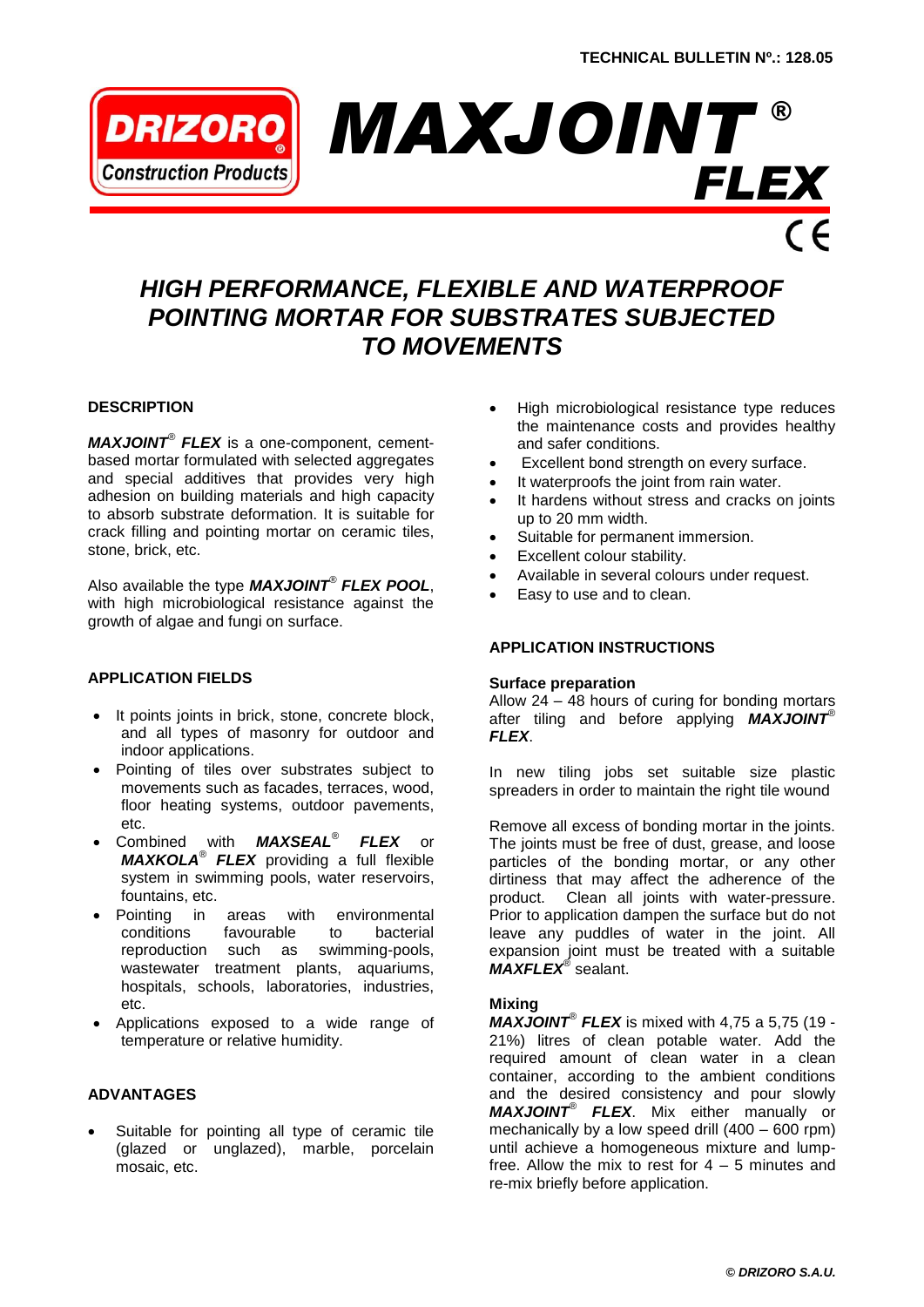

Prepare the quantity of *MAXJOINT*® *FLEX* that can be applied in one hour. After 30 minutes, can be mixed again the mixture in order to keep the workability of the mortar but do not add more water.

# **Application**

Use a trowel or rubber float to spread and press into the joints until they are completely full. For the pointing tiles in ceramic or porous brick is advisable to use a caulking gun for placement of mixture into the joint avowing the risk of stain the tiles. Before the initial setting-time of *MAXJOINT*® *FLEX*, when the mortar start getting matt, use a tuck-pointing trowel in order to get a smooth finish of the surface.

# **Application conditions**

Do not apply if rain is expected within the first 24 hours.

Do not apply with substrate and/or ambient temperature is at or below 5°C, or when temperatures are expected to fall below 5 °C within 24 hours. Do not apply to frozen or frostcovered surfaces.

For applications at hot temperatures  $(> 35 \text{ °C})$ , low relative humidity, direct sunlight and/or windy conditions, surface must be wet thoroughly with plenty of water prior to application.

Protect from high temperatures (> 35 °C), moderate to high winds, low humidity conditions or direct sunlight exposure, i.e. in summer time. Damp the substrate with water.

#### **Curing**

Prevent rapid drying of *MAXJOINT*® *FLEX* and protect from extreme heat and direct sunlight, keeping its moisture for at least 24 hours after application, spraying a fine mist of water, without causing the washing out, or by using polyethylene sheeting, damp burlaps, etc.

Allow *MAXJOINT*® *FLEX* to cure for at least 1 day at 20 ºC and 50% for pedestrian traffic and 7 days before water immersion or flooding test.

Lower temperatures and/or higher R.H. values increase the curing time.

#### **Cleaning**

Clean with a wet sponge or cloth while mortar is still fresh to remove any excess mortar from the joint or face of the tile. All tools and equipments can be clean with water immediately after application. Once *MAXJOINT*® *FLEX* hardens is removed only by mechanical means.

*MAXJOINT*® *FLEX* black colour, after 5 - 7 curing days, will require a washing with water pressure to remove any possible stain of black loose particles.

# **CONSUMPTION**

One kilogram of *MAXJOINT*® *FLEX* fills approximately 0.6 litres.

Estimated consumption, depends on the tile size and tile wound or joint, it may be calculated with the following formulae;

Consumption;

Consumption (kg/m<sup>2</sup>): ((A+B) / (A\*B)) \* C \* D \*1,75

A: Tile width (mm), B: Tile length (mm), C: Tile wound depth, and D: width of the tile wound (mm).

So for a surface coating with 20 x 20 ceramic tiles with 10 mm of tile wound width and 10 mm tile wound depth the consumption of *MAXJOINT*®  $FLEX$  is 1,75 kg/m<sup>2</sup>.

These values are for guidance only and may vary depending on porosity, texture, substrate conditions and application method. Perform a preliminary test on-site to ascertain the total consumption exactly .

#### **IMPORTANT INDICATIONS**

- Do not add cements, additives, aggregates or other compounds.
- Use the recommended mixing water to powder ratio.
- Do not use leftovers from previous mixes.
- To restore the workability, remix the mortar but never add more water.
- For further information or questions regarding the application of the product, consult the Technical Department.

# **PACKAGING**

*MAXJOINT*® *FLEX* and *MAXJOINT*® *FLEX POOL* are supplied in 25 kg bags, in white and grey colour.

Other special colours as black, cream, blue, jade, brown, beige, terracotta and salmon, under special request.

# **STORAGE**

Twelve months in its original unopened packaging, in a dry and covered place, protected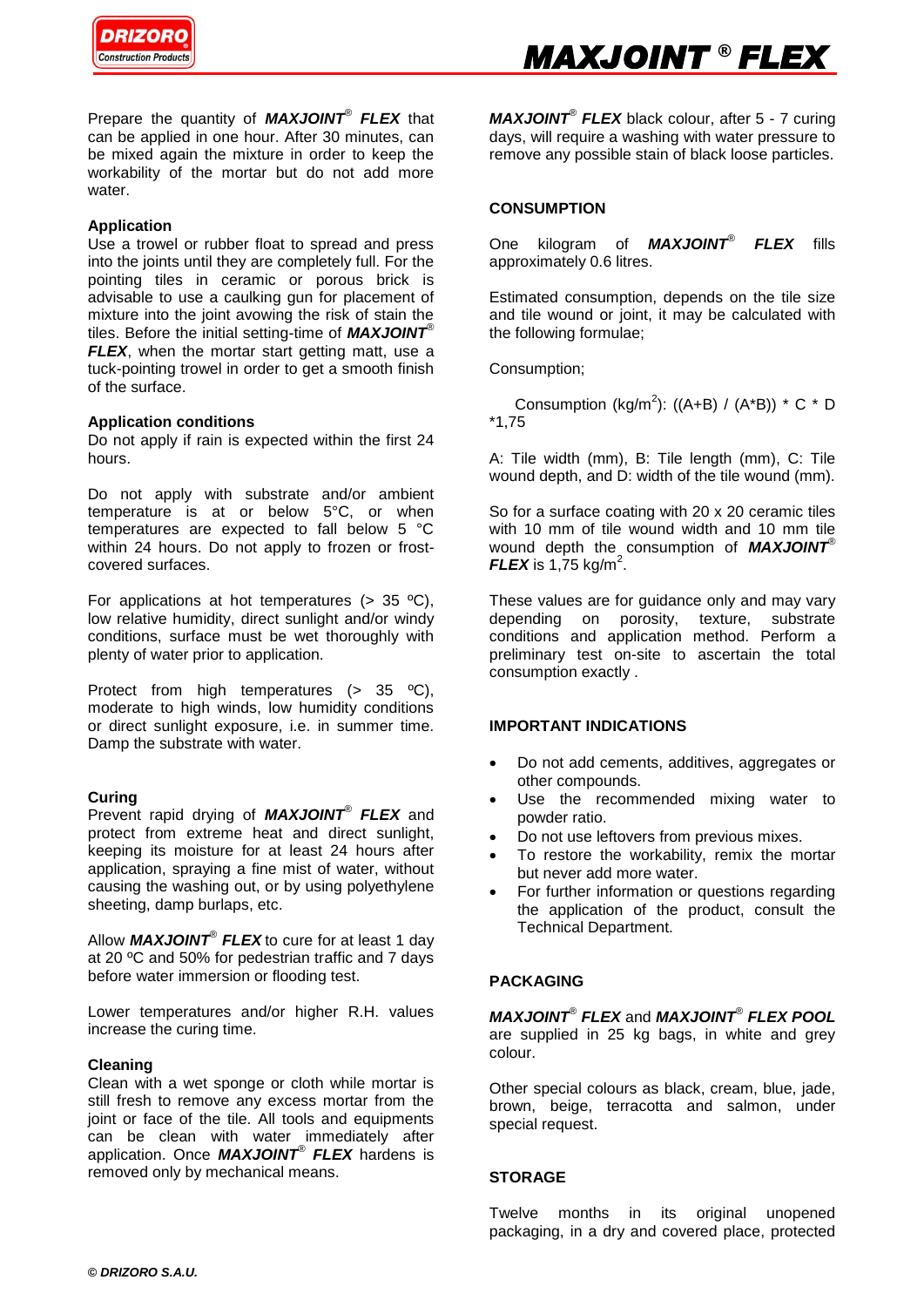# *MAXJOINT*  ® *FLEX*



from direct sunlight, frost and humidity, with temperatures above 5 ºC.

# **SAFETY AND HEALTH**

*MAXJOINT*® *FLEX* is non-toxic but it is an abrasive compound. Protective rubber gloves and safety goggles must be used during application. In case of eye contact rinse thoroughly with clean water, but do not rub. In case of skin contact clean with soap and clean water. If irritation continues, seek medical attention.

For further information Safety Data Sheet of *MAXJOINT*® *FLEX* is available by request.

Disposal of the product and its empty packaging must be made by the final user and according to official regulations.

Also available the type *MAXJOINT® FLEX POOL*, with high microbiological resistance against the growth of algae and fungi on surface.

#### **APPLICATION FIELDS**

- It points joints in brick, stone, concrete block, and all types of masonry for outdoor and indoor applications.
- Pointing of tiles over substrates subject to movements such as facades, terraces, wood, floor heating systems, outdoor pavements, etc.
- Combined with *MAXSEAL*® *FLEX* or *MAXKOLA*® *FLEX* providing a full flexible system in swimming pools, water reservoirs, fountains, etc.
- Pointing in areas with environmental conditions favourable to bacterial reproduction such as swimming-pools, wastewater treatment plants, aquariums, hospitals, schools, laboratories, industries, etc.
- Applications exposed to a wide range of temperature or relative humidity.

# **ADVANTAGES**

- Suitable for pointing all type of ceramic tile (glazed or unglazed), marble, porcelain mosaic, etc.
- High microbiological resistance type reduces the maintenance costs and provides healthy and safer conditions.
- **Excellent bond strength on every surface.**
- It waterproofs the joint from rain water.
- It hardens without stress and cracks on joints up to 20 mm width.
- Suitable for permanent immersion.
- Excellent colour stability.
- Available in several colours under request.
- Easy to use and to clean.

#### **APPLICATION INSTRUCTIONS**

#### **Surface preparation**

Allow  $24 - 48$  hours of curing for bonding mortars after tiling and before applying *MAXJOINT*® *FLEX*.

In new tiling jobs set suitable size plastic spreaders in order to maintain the right tile wound

Remove all excess of bonding mortar in the joints. The joints must be free of dust, grease, and loose particles of the bonding mortar, or any other dirtiness that may affect the adherence of the product. Clean all joints with water-pressure. Prior to application dampen the surface but do not leave any puddles of water in the joint. All expansion joint must be treated with a suitable *MAXFLEX*® sealant.

# **Mixing**

*MAXJOINT*® *FLEX* is mixed with 4,75 a 5,75 (19 - 21%) litres of clean potable water. Add the required amount of clean water in a clean container, according to the ambient conditions and the desired consistency and pour slowly *MAXJOINT*® *FLEX*. Mix either manually or mechanically by a low speed drill (400 – 600 rpm) until achieve a homogeneous mixture and lumpfree. Allow the mix to rest for  $4 - 5$  minutes and re-mix briefly before application.

Prepare the quantity of *MAXJOINT*® *FLEX* that can be applied in one hour. After 30 minutes, can be mixed again the mixture in order to keep the workability of the mortar but do not add more water.

#### **Application**

Use a trowel or rubber float to spread and press into the joints until they are completely full. For the pointing tiles in ceramic or porous brick is advisable to use a caulking gun for placement of mixture into the joint avowing the risk of stain the tiles. Before the initial setting-time of *MAXJOINT*® *FLEX*, when the mortar start getting matt, use a tuck-pointing trowel in order to get a smooth finish of the surface.

#### **Application conditions**

Do not apply if rain is expected within the first 24 hours.

Do not apply with substrate and/or ambient temperature is at or below 5°C, or when temperatures are expected to fall below 5 °C within 24 hours. Do not apply to frozen or frostcovered surfaces.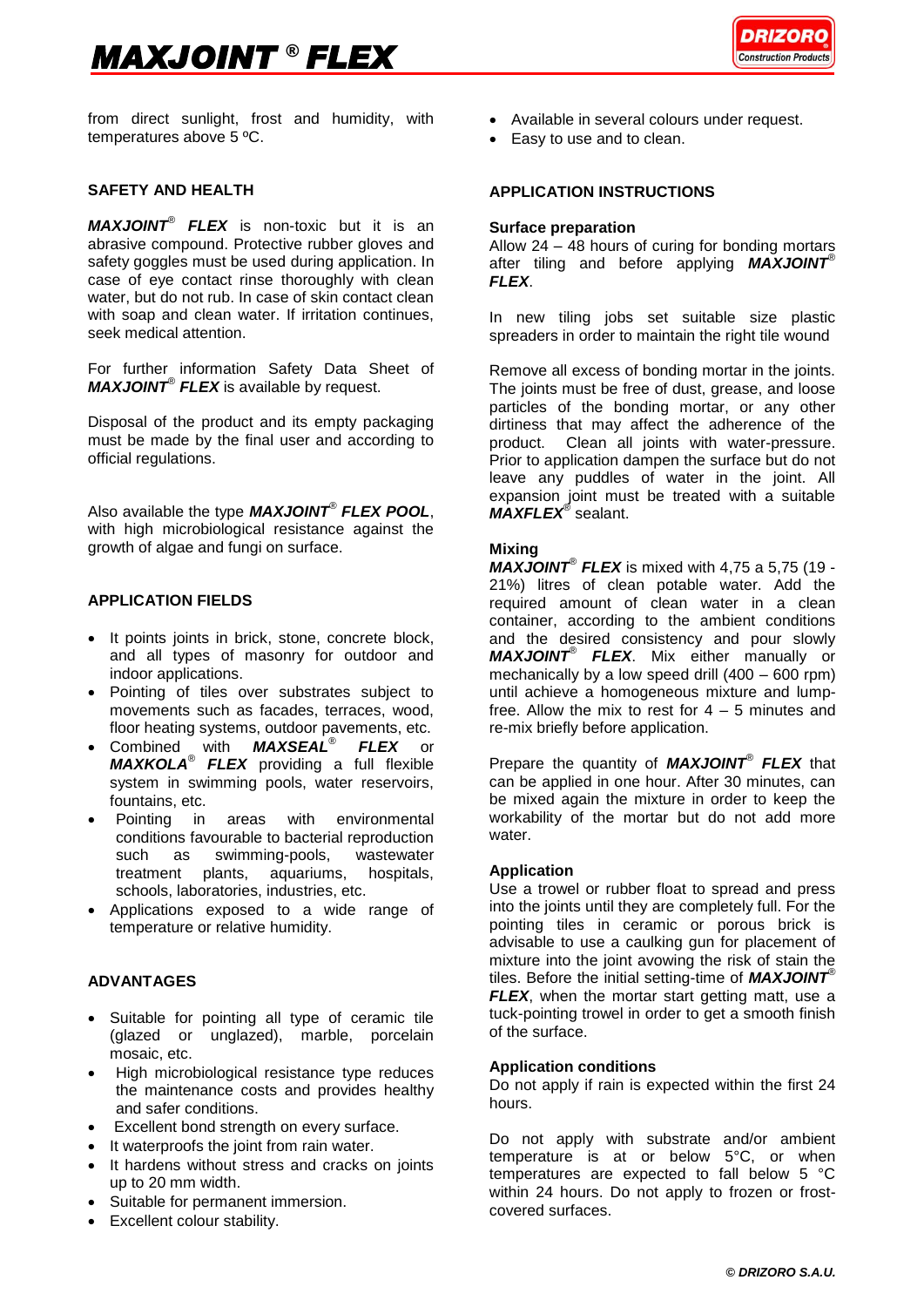

For applications at hot temperatures  $(> 35 \text{ °C})$ , low relative humidity, direct sunlight and/or windy conditions, surface must be wet thoroughly with plenty of water prior to application.

Protect from high temperatures (> 35 ºC), moderate to high winds, low humidity conditions or direct sunlight exposure, i.e. in summer time. Damp the substrate with water.

# **Curing**

Prevent rapid drying of *MAXJOINT*® *FLEX* and protect from extreme heat and direct sunlight, keeping its moisture for at least 24 hours after application, spraying a fine mist of water, without causing the washing out, or by using polyethylene sheeting, damp burlaps, etc.

Allow *MAXJOINT*® *FLEX* to cure for at least 1 day at 20 ºC and 50% for pedestrian traffic and 7 days before water immersion or flooding test.

Lower temperatures and/or higher R.H. values increase the curing time.

# **Cleaning**

Clean with a wet sponge or cloth while mortar is still fresh to remove any excess mortar from the joint or face of the tile. All tools and equipments can be clean with water immediately after application. Once *MAXJOINT*® *FLEX* hardens is removed only by mechanical means.

# **CONSUMPTION**

One kilogram of *MAXJOINT*® *FLEX* fills approximately 0.6 litres.

Estimated consumption, depends on the tile size and tile wound or joint, it may be calculated with the following formulae;

Consumption;

Consumption (kg/m<sup>2</sup>): ((A+B) / (A\*B)) \* C \* D \*1,75

A: Tile width (mm), B: Tile length (mm), C: Tile wound depth, and D: width of the tile wound (mm).

So for a surface coating with 20 x 20 ceramic tiles with 10 mm of tile wound width and 10 mm tile wound depth the consumption of *MAXJOINT*®  $FLEX$  is 1,75 kg/m<sup>2</sup>.

These values are for guidance only and may vary depending on porosity, texture, substrate conditions and application method. Perform a preliminary test on-site to ascertain the total consumption exactly.

# **IMPORTANT INDICATIONS**

- Do not add cements, additives, aggregates or other compounds.
- Use the recommended mixing water to powder ratio.
- Do not use leftovers from previous mixes.
- To restore the workability, remix the mortar but never add more water.
- For further information or questions regarding the application of the product, consult the Technical Department.

# **PACKAGING**

*MAXJOINT*® *FLEX* and *MAXJOINT*® *FLEX POOL* are supplied in 25 kg bags, in white and grey colour.

Other special colours as black, cream, blue, jade, brown, beige, terracotta and salmon, under special request.

# **STORAGE**

Twelve months in its original unopened packaging, in a dry and covered place, protected from direct sunlight, frost and humidity, with temperatures above 5 ºC.

# **SAFETY AND HEALTH**

*MAXJOINT*® *FLEX* is non-toxic but it is an abrasive compound. Protective rubber gloves and safety goggles must be used during application. In case of eye contact rinse thoroughly with clean water, but do not rub. In case of skin contact clean with soap and clean water. If irritation continues, seek medical attention.

For further information Safety Data Sheet of *MAXJOINT*® *FLEX* is available by request.

Disposal of the product and its empty packaging must be made by the final user and according to official regulations.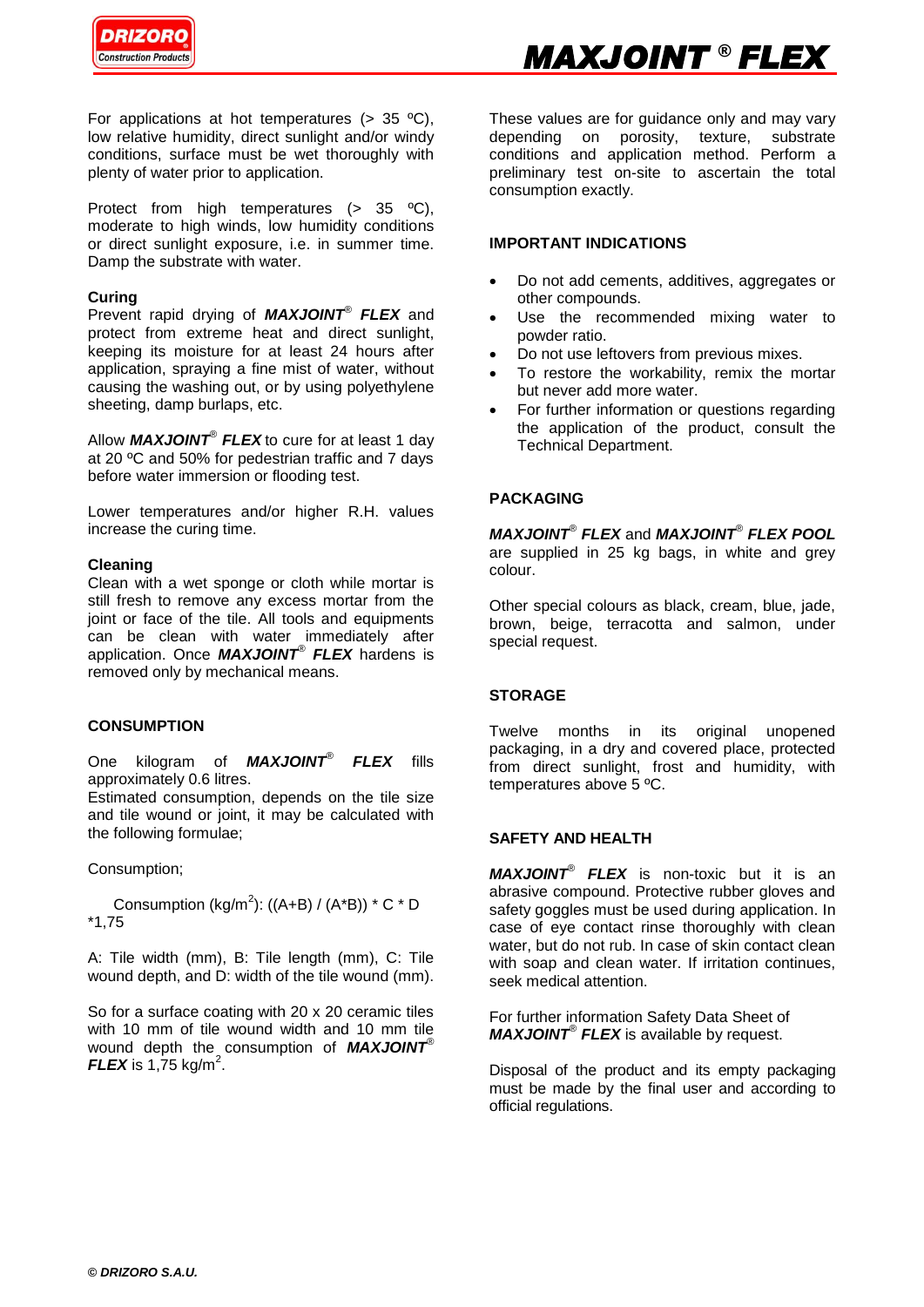# **TECHNICAL DATA**

| <b>Product characteristics</b>                                                                      |                     |  |  |  |
|-----------------------------------------------------------------------------------------------------|---------------------|--|--|--|
| CE Marking, UNE-EN 998-2                                                                            |                     |  |  |  |
| - Description: Thin layer masonry mortar for joints (T).                                            |                     |  |  |  |
| - Uses: Walls, ceilings, pillars and partitions in outdoor and indoor.                              |                     |  |  |  |
| General appearance and colour                                                                       | White – grey powder |  |  |  |
| Maximum aggregate size, (mm)                                                                        | < 0, 5              |  |  |  |
| Density of powder mortar, $(g/cm3)$                                                                 | $1,2 \pm 0,1$       |  |  |  |
| Mixing water (%, by weight)                                                                         | $21 \pm 2$          |  |  |  |
| <b>Application and curing conditions</b>                                                            |                     |  |  |  |
| Minimum application temperature for substrate and ambient, (°C)                                     | >5                  |  |  |  |
| Drying time at 20 °C & 50 % R.H., (h)                                                               | $6 - 8$             |  |  |  |
| Curing time at 20 °C & 50 % R.H., (d)                                                               |                     |  |  |  |
| Pedestrian traffic                                                                                  |                     |  |  |  |
| <b>Permanent immersion</b>                                                                          | $\overline{7}$      |  |  |  |
| <b>Cured product characteristics</b>                                                                |                     |  |  |  |
| Density for cured mortar, (g/cm <sup>3</sup> ), EN 1015-10 (g/cm <sup>3</sup> )                     | $1,75 \pm 0,10$     |  |  |  |
| Chloride contents, EN 1015-17 (%, in weight)                                                        | < 0,01              |  |  |  |
| Compressive strength, EN 1015-11 (MPa)                                                              | > 15 (Type M15)     |  |  |  |
| Flexural strength, EN 1015-11 (MPa)                                                                 | > 5                 |  |  |  |
| Permeability to water and capillary absorption, EN 1015-18 (kg/m <sup>2</sup> ·min <sup>1/2</sup> ) | < 0,1               |  |  |  |
| Permeability to water vapour, EN 1745 (µ)                                                           | 15/35               |  |  |  |
| Adhesion on concrete, (N/mm <sup>2</sup> )                                                          | 0,3                 |  |  |  |
| Thermal conductivity, (W/m·K)                                                                       | 0,83                |  |  |  |
| <b>Reaction to Fire</b>                                                                             | A <sub>1</sub>      |  |  |  |
| <b>Consumption* / Tile wound width</b>                                                              |                     |  |  |  |
| Minimum width / máximum recommended (mm)                                                            | $2 - 20$            |  |  |  |
| Consumption, $(kg/m^2)$                                                                             | 1,75                |  |  |  |

**\*** Consumption may vary depending on the roughness, porosity and other conditions for both tile and surface. A preliminary test on-site will determine the coverage exactly.

# **MICROBIOLOGICAL RESISTANCE** *MAXJOINT® FLEX POOL*

| <b>TEST FILM PROTECTION AGAINST FUNGUS</b>                                                                                                                           |                                                                                     |                             |                                                                           |          |  |
|----------------------------------------------------------------------------------------------------------------------------------------------------------------------|-------------------------------------------------------------------------------------|-----------------------------|---------------------------------------------------------------------------|----------|--|
| <b>BIOLOGICAL AGENT</b>                                                                                                                                              | <b>EVALUATION OF THE FUNGUS</b><br><b>GROWTH ON SURFACE</b><br><b>AFTER 28 DAYS</b> |                             | <b>DIAMETER OF THE ZONE</b><br><b>OF INHIBITION AFTER</b><br>28 DAYS (mm) |          |  |
| Alternaria alternata DSM 12633                                                                                                                                       | Sample 1                                                                            | Sample 2                    | Sample 1                                                                  | Sample 2 |  |
| Aspergillus niger DSM 12634<br>Penecillium funiculosum DSM 12637<br>Cladosporium cladosporoides IMI 178517<br>Concentration inoculated: 5,8 X 10 <sup>7</sup> Cfu/ml | Absence of<br>contamination                                                         | Absence of<br>contamination | 68                                                                        | 65       |  |
| <b>TEST FILM PROTECTION AGAINST ALGAE</b>                                                                                                                            |                                                                                     |                             |                                                                           |          |  |
| <b>BIOLOGICAL AGENT</b>                                                                                                                                              | <b>INTENSITY OF THE ALGAE GROWTH ON</b><br><b>THE SURFACE AFTER 28 DAYS</b>         |                             |                                                                           |          |  |
| Stichococcus bacillaris, Nostoc commune,                                                                                                                             | Sample 1                                                                            |                             | Sample 2                                                                  |          |  |
| Scenedesmus vacuolatus, Stigeoclonium<br>tenue, Gleocapsa sp.<br>Concentration inoculated: 8,7 X 10 <sup>7</sup> Cfu/ml                                              | Absence of visible<br>contamination                                                 |                             | Absence of visible<br>contamination                                       |          |  |